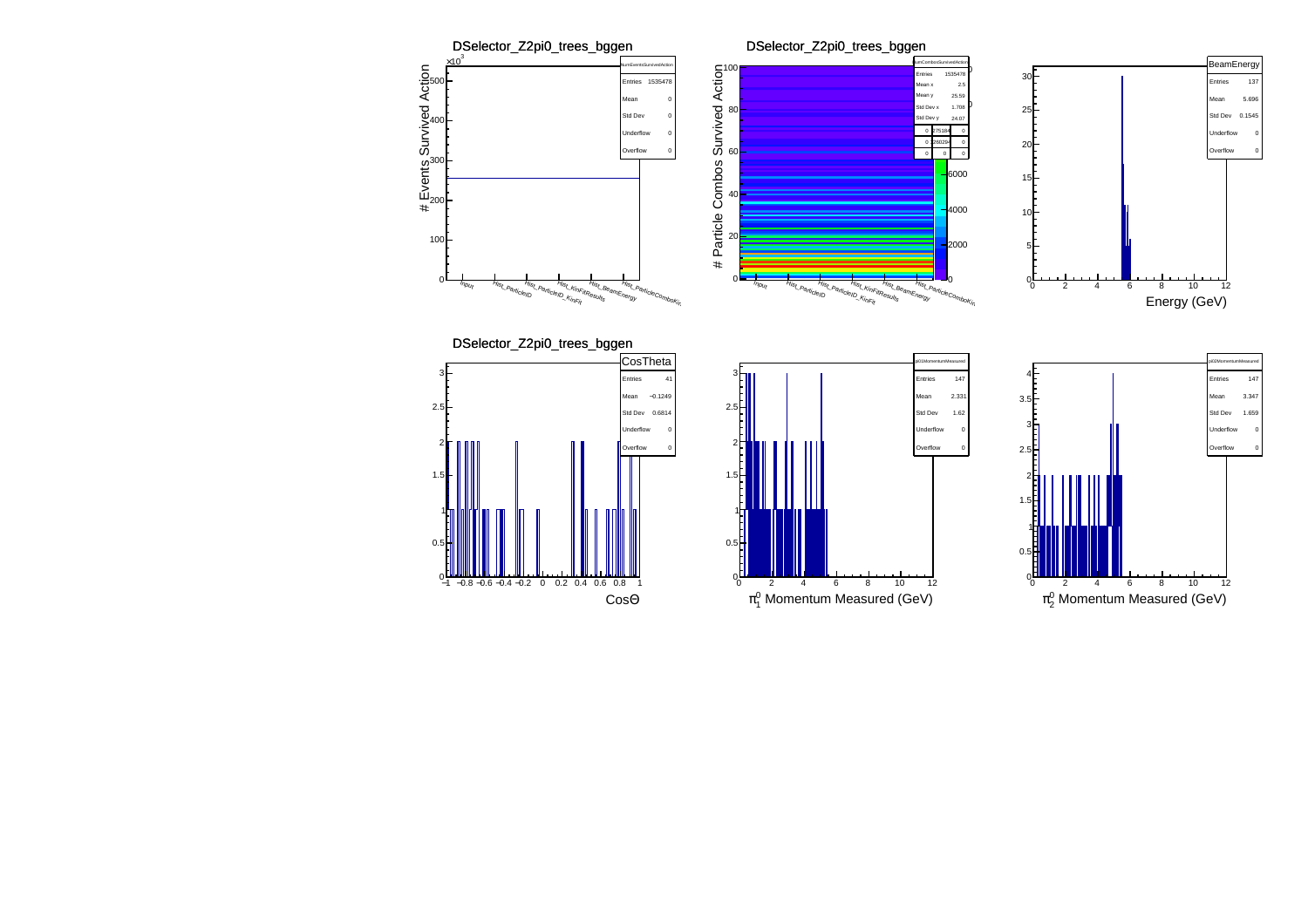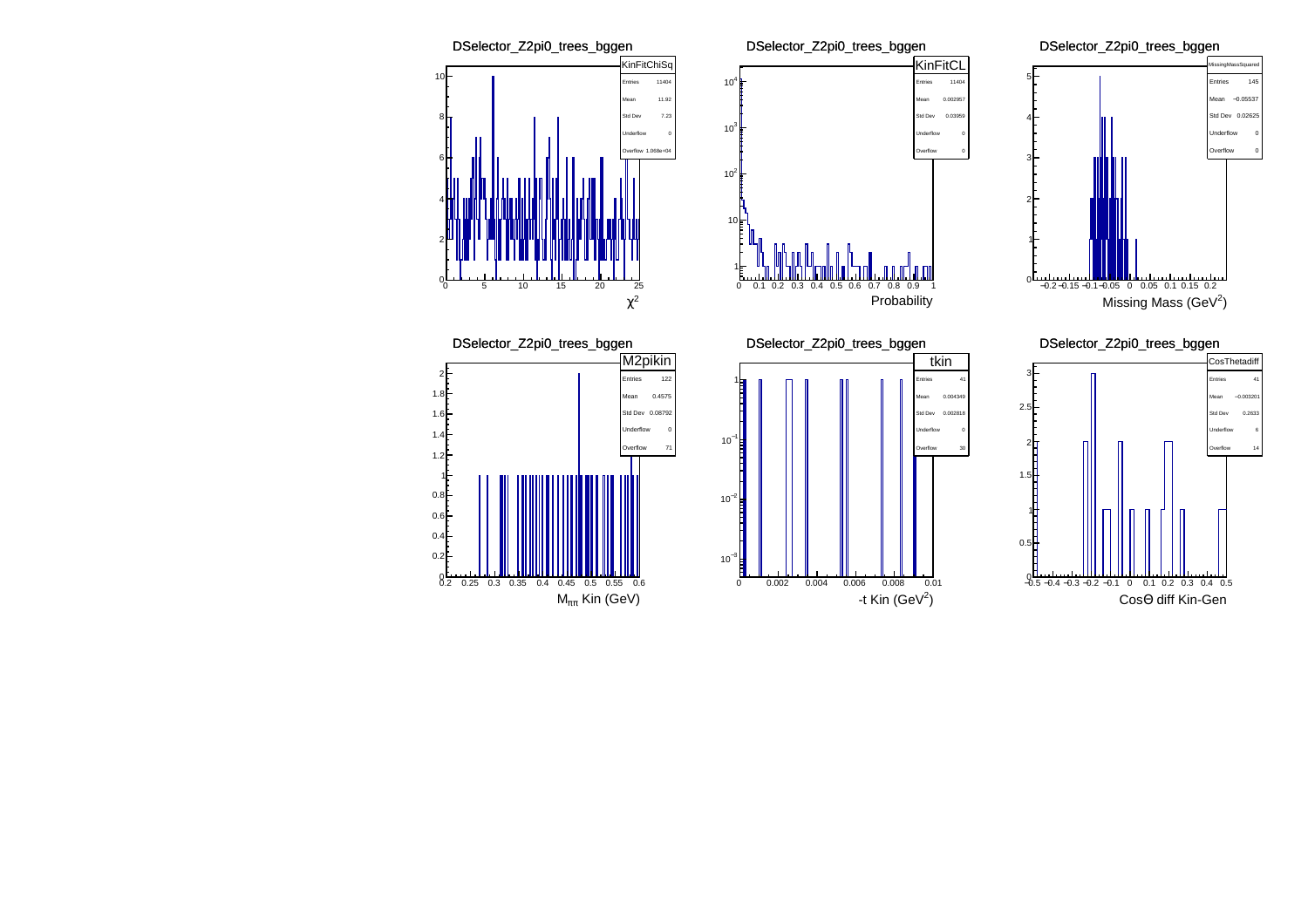





 $\pi^0_1$ : Thrown p - KinFit p/Thrown p

<sup>−</sup>0.15 <sup>−</sup>0.1 <sup>−</sup>0.05 <sup>0</sup> 0.05 0.1 0.15 0.2

 $-0.2$ 



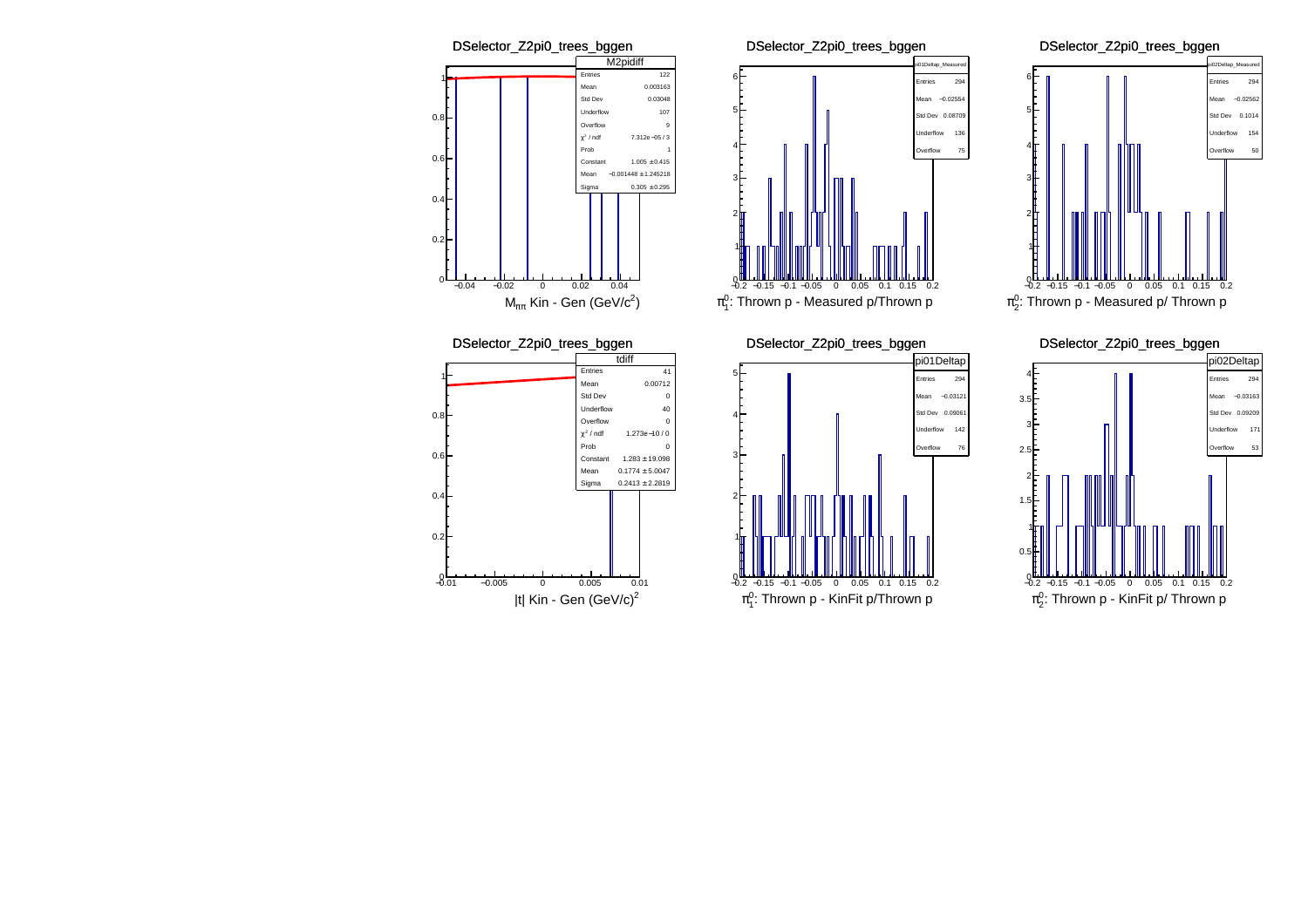